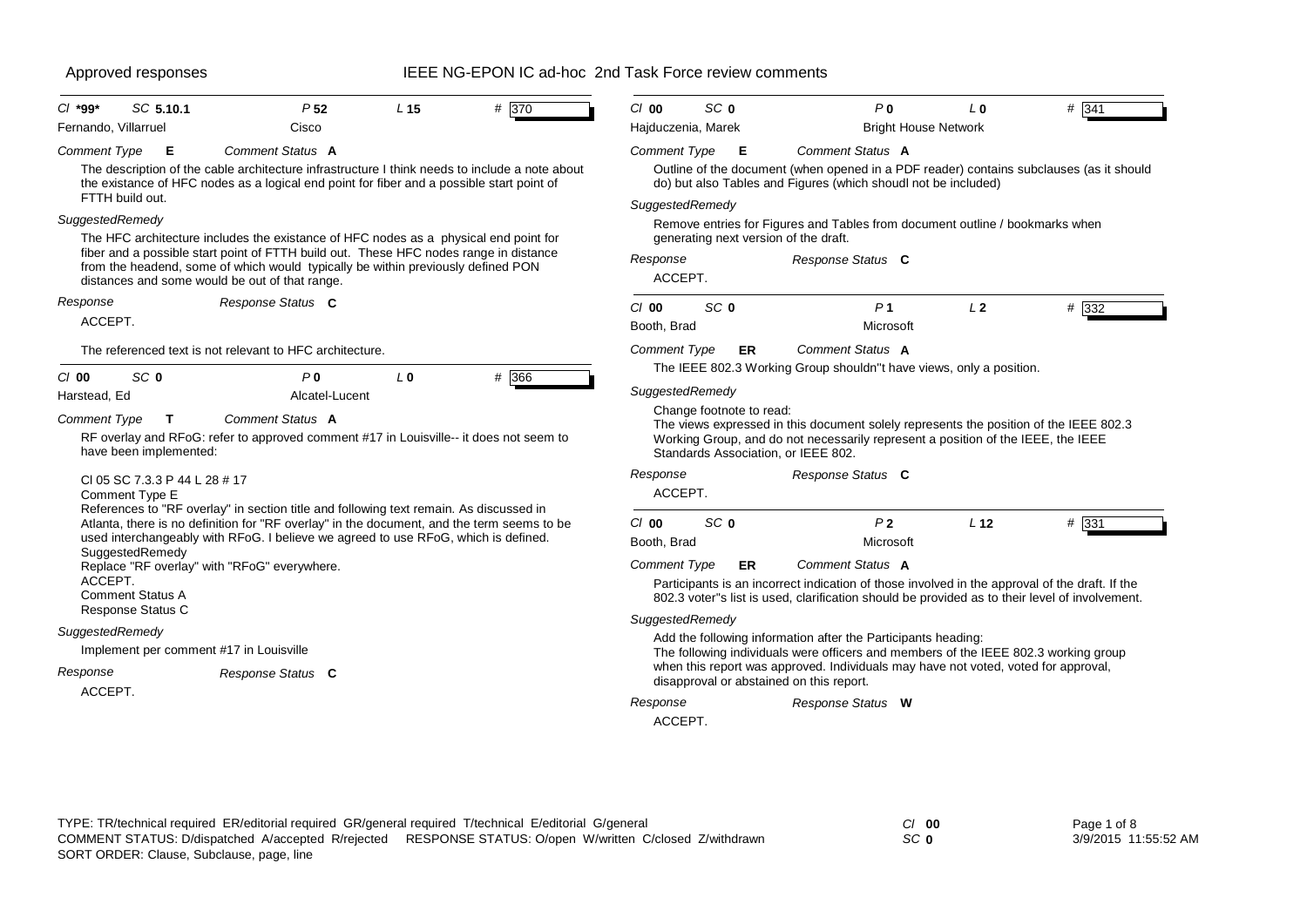| SC <sub>0</sub><br>$Cl$ 00                                          | P31                                                                                                                                                                                                                                                                                                                                                                                                                                                               | L <sub>13</sub> | # 346 | $Cl$ 03                                | SC                                   | P <sub>19</sub>                                                                                                                                                                           | L <sub>1</sub> | # 336   |
|---------------------------------------------------------------------|-------------------------------------------------------------------------------------------------------------------------------------------------------------------------------------------------------------------------------------------------------------------------------------------------------------------------------------------------------------------------------------------------------------------------------------------------------------------|-----------------|-------|----------------------------------------|--------------------------------------|-------------------------------------------------------------------------------------------------------------------------------------------------------------------------------------------|----------------|---------|
| Remein, Duane                                                       | Huawei Technologies                                                                                                                                                                                                                                                                                                                                                                                                                                               |                 |       | Liu, Qian                              |                                      | RITT, CATR                                                                                                                                                                                |                |         |
| <b>Comment Type</b><br>offered load (11x)<br>offered bandwidth (5x) | Comment Status A<br>Е<br>Phrases for data capacities:<br>bandwidth consumption (9x)<br>permitted bandwidth (3x all in quoted material)                                                                                                                                                                                                                                                                                                                            |                 |       | <b>Comment Type</b><br>SuggestedRemedy | $\mathbf{T}$<br>Remove the figure 2. | Comment Status R<br>What does the figure mean? Normally the ONU has only one fiber in the PON system<br>except that during the protection mode the ONU may have two fibers.               |                |         |
| SuggestedRemedy                                                     | bandwidth demand (5x, 3x in Ref)                                                                                                                                                                                                                                                                                                                                                                                                                                  |                 |       | Response<br>REJECT.                    |                                      | Response Status C                                                                                                                                                                         |                |         |
| Change<br>permitted bandwidth)"                                     | "offered bandwidth" to "offered load"<br>"bandwidth consumption" to "bandwidth demand" (rationalize with ref.)<br>Pg 31 In 14 change "bandwidth consumption" to "bandwidth demand (sometimes called                                                                                                                                                                                                                                                               |                 |       | $Cl$ 03<br><b>Glen Kramer</b>          | see comment 356<br>SC <sub>3</sub>   | P <sub>16</sub><br><b>Broadcom</b>                                                                                                                                                        | L <sub>1</sub> | # 356   |
| Response<br>ACCEPT IN PRINCIPLE.                                    | Response Status C                                                                                                                                                                                                                                                                                                                                                                                                                                                 |                 |       | <b>Comment Type</b>                    | т                                    | Comment Status A<br>No reference to Figure 2 in text. Unclear explanation for Figure 1.                                                                                                   |                |         |
| this)                                                               | offered load - data received at the UNI for US or NNI for DS (change 4.5 "bw demand" to<br>advertised bandwidth - data rate specified in service level agreement (change offered<br>bandwidth to this) (change title in fig 17 to "Advertised (Maximum permitted) bandwidth"<br>throughput - data actually carried across access network<br>bandwidth consumption - volume of data transported (4.3, 4.4, 4.6 dont change)<br>page 12, line 22 remove "bandwidth" |                 |       | SuggestedRemedy<br>Response            | <b>ACCEPT IN PRINCIPLE</b>           | Replace section 3 (up to 3.1) with the text given in ngepon_0315_kramer_01.pdf.<br>Response Status C<br>use proposed text ngepon_0315-kramer_01.pdf and integrate per comment 335 and 334 |                |         |
| <b>SC</b><br>$Cl$ 03                                                | P <sub>16</sub>                                                                                                                                                                                                                                                                                                                                                                                                                                                   | L6              | # 333 | $Cl$ 03<br>Harstead, Ed                | SC 3.3                               | P20<br>Alcatel-Lucent                                                                                                                                                                     | L <sub>9</sub> | $#$ 358 |
| Liu, Qian<br>Comment Type                                           | RITT, CATR<br>Comment Status A<br>Е<br>FTTLA is missed in the abbreviations.                                                                                                                                                                                                                                                                                                                                                                                      |                 |       | <b>Comment Type</b>                    | Е<br>is used to keep them separate). | Comment Status A<br>re: "shared among ONUs in a TDM or WDM fashion." Perhaps I misunderstand, but<br>sharing implies TDM, not WDM. WDM is not used for sharing wavelength channels (WDM   |                |         |
| SuggestedRemedy                                                     | Add "FTTLA" in Clause 2.                                                                                                                                                                                                                                                                                                                                                                                                                                          |                 |       | SuggestedRemedy                        | delete "or WDM fashion"              |                                                                                                                                                                                           |                |         |
| Response<br>ACCEPT.                                                 | Response Status C                                                                                                                                                                                                                                                                                                                                                                                                                                                 |                 |       | Response<br>ACCEPT.                    |                                      | Response Status C                                                                                                                                                                         |                |         |
|                                                                     |                                                                                                                                                                                                                                                                                                                                                                                                                                                                   |                 |       |                                        |                                      |                                                                                                                                                                                           |                |         |

| Page 2 of 8 |                      |  |
|-------------|----------------------|--|
|             | 3/9/2015 11:55:53 AM |  |

*SC* **3.3**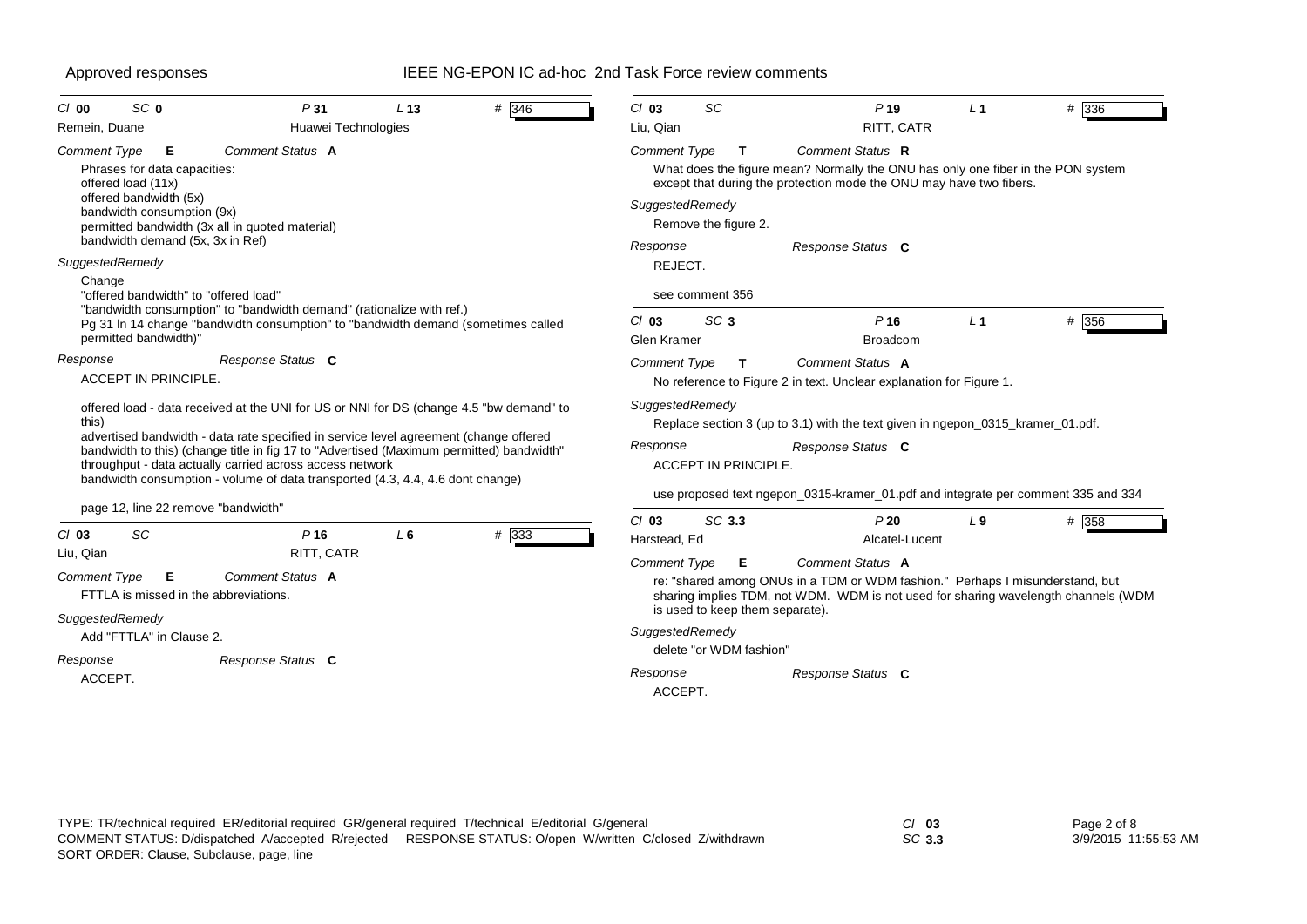| Approved responses                                           |                                                                                                               |                 | IEEE NG-EPON IC ad-hoc 2nd Task Force review comments |                                     |                      |                                                                                                                                                                                      |                 |       |
|--------------------------------------------------------------|---------------------------------------------------------------------------------------------------------------|-----------------|-------------------------------------------------------|-------------------------------------|----------------------|--------------------------------------------------------------------------------------------------------------------------------------------------------------------------------------|-----------------|-------|
| SC 3.3.1<br>$Cl$ 03<br>Liu, Qian                             | P20<br>RITT, CATR                                                                                             | L <sub>21</sub> | # 337                                                 | $Cl$ 03<br>Remein, Duane            | SC 3.4               | P <sub>24</sub><br>Huawei Technologies                                                                                                                                               | L <sub>17</sub> | # 351 |
| Comment Type<br>T<br>of the WDM-PON.                         | <b>Comment Status R</b><br>MSD-WDM-PON is the subtype of the Hybrid-PON. But the name seems it is the subtype |                 |                                                       | <b>Comment Type</b>                 | Т<br>stranded text:  | Comment Status A<br>"can be further categorized as wavelength-selected or wavelength-routed"                                                                                         |                 |       |
| SuggestedRemedy                                              | Change "MSD-WDM-PON" to "MSD-Hybrid-PON" throughout the draft.                                                |                 |                                                       |                                     | SuggestedRemedy      | Start a new paragraph before the stranded text so it reads:<br>The WDM-PON ODN can be further categorized as wavelength-selected or wavelength-                                      |                 |       |
| Response<br>REJECT.                                          | Response Status C<br>MSD-WDM-PON is defined and was the term agreed by the group to be used                   |                 |                                                       | routed.<br>Response<br>ACCEPT.      |                      | Response Status C                                                                                                                                                                    |                 |       |
| SC 3.3.2<br>$Cl$ 03<br>Liu, Qian                             | P <sub>21</sub><br>RITT, CATR                                                                                 | L7              | # 338                                                 | $Cl$ 03<br>Harstead, Ed             | SC 3.4               | P <sub>25</sub><br>Alcatel-Lucent                                                                                                                                                    | L <sub>12</sub> | # 359 |
| Comment Type<br>T<br>of the WDM-PON.<br>SuggestedRemedy      | Comment Status R<br>SSD-WDM-PON is the subtype of the Hybrid-PON. But the name seems it is the subtype        |                 |                                                       | <b>Comment Type</b>                 | Е<br>SuggestedRemedy | Comment Status A<br>Only one advantage of wavelength routed ODN is cited.                                                                                                            |                 |       |
|                                                              | Change "SSD-WDM-PON" to "SSD-Hybrid-PON" throughout the draft.                                                |                 |                                                       |                                     |                      | replace "advantages" with "an advantage".                                                                                                                                            |                 |       |
| Response<br>REJECT.                                          | Response Status C                                                                                             |                 |                                                       | Response<br>ACCEPT.                 |                      | Response Status C                                                                                                                                                                    |                 |       |
|                                                              | SSD-WDM-PON is defined and was the term agreed by the group to be used                                        |                 |                                                       | $Cl$ 03<br>Harstead, Ed             | SC 3.4               | P <sub>25</sub><br>Alcatel-Lucent                                                                                                                                                    | L16             | # 364 |
| SC 3.3.3<br>$Cl$ 03<br>Liu, Qian<br><b>Comment Type</b><br>T | P <sub>22</sub><br>RITT, CATR<br>Comment Status R                                                             | $L_1$           | # 339                                                 | <b>Comment Type</b><br>impractical. | Т                    | Comment Status A<br>Another disadvantage of WR ODN is that cascaded splitter architectures are difficult if not                                                                      |                 |       |
| WDM-PON.                                                     | WA-PON is the subtype of the Hybrid-PON. But the name seems it is the subtype of the                          |                 |                                                       |                                     | SuggestedRemedy      | Propose to insert this text before sentence "The passband":                                                                                                                          |                 |       |
| SuggestedRemedy                                              | Change "WA-PON" to "WA-Hybrid-PON" throughout the draft.                                                      |                 |                                                       |                                     |                      | "There are at least two disadvantages to wavelength routed ODNs. The first is the<br>difficulty, if not impracticality, of deploying cascaded splitter architectures, already widely |                 |       |
| Response<br>REJECT.                                          | Response Status C                                                                                             |                 |                                                       | Response                            |                      | deployed by operators. The second is that"<br>Response Status C                                                                                                                      |                 |       |
|                                                              | WA-PON is defined and was the term agreed by the group to be used                                             |                 |                                                       | ACCEPT.                             |                      |                                                                                                                                                                                      |                 |       |

| TYPE: TR/technical required ER/editorial required GR/general required T/technical E/editorial G/general |                                                                                                           | $Cl$ 03 |
|---------------------------------------------------------------------------------------------------------|-----------------------------------------------------------------------------------------------------------|---------|
|                                                                                                         | COMMENT STATUS: D/dispatched A/accepted R/rejected RESPONSE STATUS: O/open W/written C/closed Z/withdrawn | SC 3.4  |
| SORT ORDER: Clause, Subclause, page, line                                                               |                                                                                                           |         |

Page 3 of 8 3/9/2015 11:55:53 AM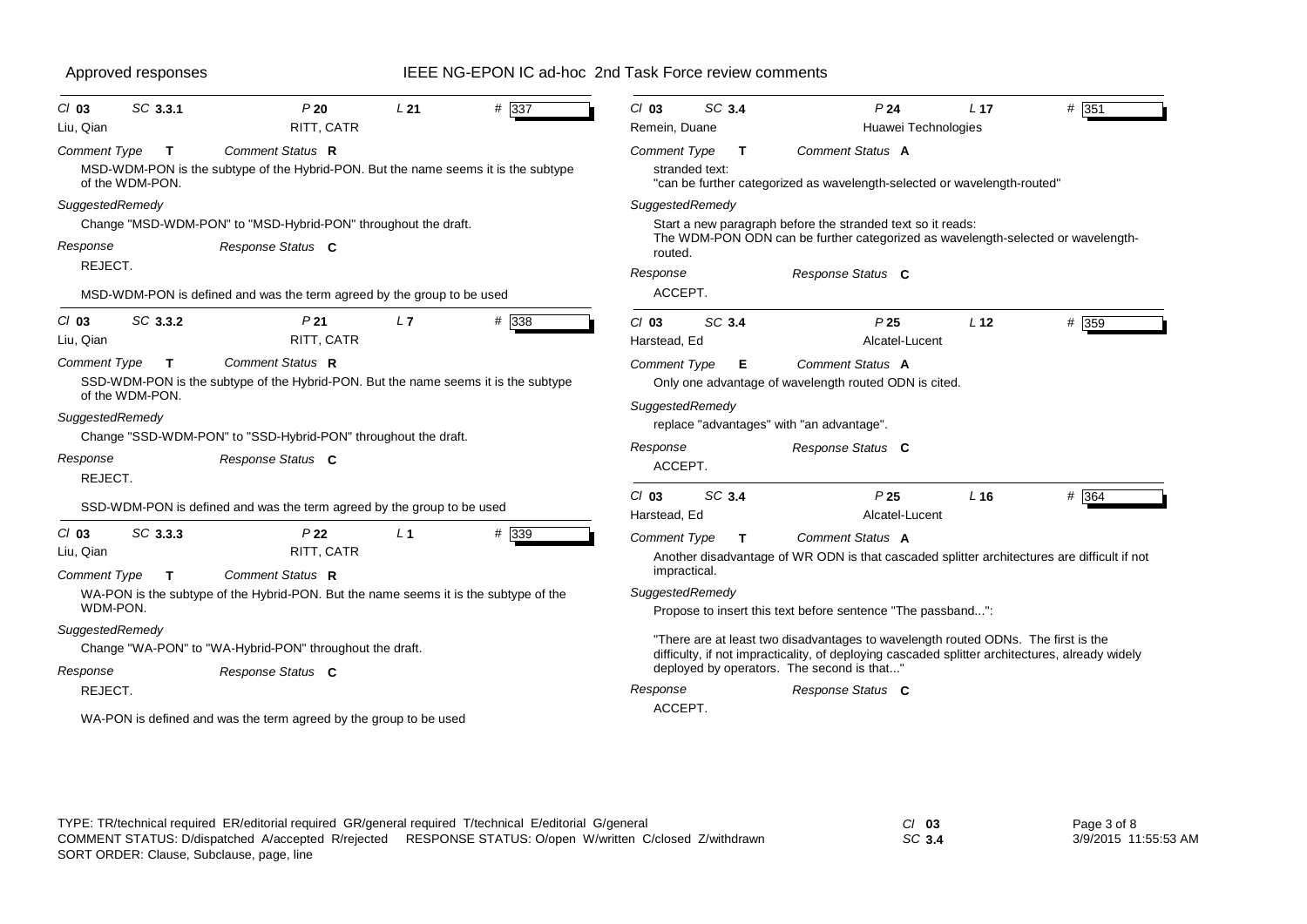| SC table 1<br>$Cl$ 03                                                                                                                     | P <sub>17</sub>                                                                                                                                                                                                                                                                                                              | L <sub>1</sub>  | $#$ 334  | $Cl$ 04                                                | SC 4.3                               | P31                                                                                                                                                                                                                                                                                                                                                                                                                                                       | L <sub>13</sub>             | # 354                                                                                          |
|-------------------------------------------------------------------------------------------------------------------------------------------|------------------------------------------------------------------------------------------------------------------------------------------------------------------------------------------------------------------------------------------------------------------------------------------------------------------------------|-----------------|----------|--------------------------------------------------------|--------------------------------------|-----------------------------------------------------------------------------------------------------------------------------------------------------------------------------------------------------------------------------------------------------------------------------------------------------------------------------------------------------------------------------------------------------------------------------------------------------------|-----------------------------|------------------------------------------------------------------------------------------------|
| Liu, Qian<br>Comment Type<br>T<br>SuggestedRemedy                                                                                         | RITT, CATR<br>Comment Status A<br>In the SSD-WDM-PON the ONU has many wavelengths according to figure 4. In table 1<br>SSD-WDM-PON appears in the type the ONU has only one wavelength. It is conflict.                                                                                                                      |                 |          | SuggestedRemedy                                        | Hajduczenia, Marek<br>Comment Type T | Comment Status A<br>This subclause speaks of residential data only                                                                                                                                                                                                                                                                                                                                                                                        | <b>Bright House Network</b> | Change title of 4.3 to read: "Bandwidth Consumption in Residential Access - Operator Data"     |
|                                                                                                                                           | Remove SSD-WDM-PON from the type the ONU has only one wavelength.                                                                                                                                                                                                                                                            |                 |          |                                                        |                                      |                                                                                                                                                                                                                                                                                                                                                                                                                                                           |                             |                                                                                                |
| Response<br>ACCEPT.                                                                                                                       | Response Status C                                                                                                                                                                                                                                                                                                            |                 |          | Response                                               | <b>ACCEPT IN PRINCIPLE.</b>          | Response Status C                                                                                                                                                                                                                                                                                                                                                                                                                                         |                             |                                                                                                |
| $Cl$ 03<br>SC table 1<br>Liu, Qian                                                                                                        | P <sub>17</sub><br>RITT, CATR                                                                                                                                                                                                                                                                                                | L <sub>1</sub>  | # 335    | How about                                              | The heading is unnecessarily long.   | "Residential Bandwidth Consumption"                                                                                                                                                                                                                                                                                                                                                                                                                       |                             |                                                                                                |
| Comment Type<br>$\mathsf{T}$                                                                                                              | Comment Status A                                                                                                                                                                                                                                                                                                             |                 |          | $Cl$ 04                                                | SC 4.4                               | P35                                                                                                                                                                                                                                                                                                                                                                                                                                                       | L26                         | $# \overline{360}$                                                                             |
|                                                                                                                                           | In the MSD-WDM-PON the ONU has only one wavelength according to figure 3. In table 1<br>MSD-WDM-PON appears in the type the ONU has many wavelengths. It is conflict.                                                                                                                                                        |                 |          | Harstead, Ed                                           |                                      |                                                                                                                                                                                                                                                                                                                                                                                                                                                           | Alcatel-Lucent              |                                                                                                |
| SuggestedRemedy<br>Response<br><b>ACCEPT IN PRINCIPLE.</b><br>Add note to figure 3<br>add WA-PON to MANY-MANY-P2MP row                    | Remove MSD-WDM-PON from the type the ONU has many wavelengths.<br>Response Status C<br>"Figure is exemplary and does not show all possible arrangements of ONU transmissions"<br>remove MSD-WDM-PON from MANY-MANY-P2MP row                                                                                                  |                 |          | SuggestedRemedy<br>Response<br>ACCEPT.                 | overstatement.                       | residential and business services is quickly disappearing as far as bandwidth symmetry<br>and quality requirements are concerned", based on discussions I have heard in our<br>meetings, there is still a large distinction between residential and business services(and<br>they may even drive different solutions), so "is quickly disappearing" seems to be an<br>Replace "is quickly disappearing" with "is beginning to blur".<br>Response Status C |                             | re: "It is worth noting that with the rapid adoption of FTTx services, the distinction between |
|                                                                                                                                           | remove "mix" row/column because this is not described in the document                                                                                                                                                                                                                                                        |                 |          | $Cl$ 04                                                | SC 4.4                               | P35                                                                                                                                                                                                                                                                                                                                                                                                                                                       | L32                         | # 355                                                                                          |
| $Cl$ 04<br>SC 4.3<br>Hajduczenia, Marek<br>Comment Type<br>$\mathbf{T}$<br>SuggestedRemedy<br>2015 was also added.<br>Response<br>ACCEPT. | P31<br><b>Bright House Network</b><br>Comment Status A<br>Data presented in section 4.3 was valid as of October 2014.<br>Please use updated information per ngepon_0315_hajduczenia_01.pdf - data is now valid<br>as of January 2015. Additional statement on CAGR reaching close to 100% as of January<br>Response Status C | L <sub>13</sub> | $\#$ 342 | Comment Type<br>SuggestedRemedy<br>Response<br>ACCEPT. | Hajduczenia, Marek<br>$\mathbf{T}$   | Comment Status A<br>In section 4.4, we speak of bit rate trends for residential and business applications alike.<br>Any discussion on business applications is currently missing.<br>Suggest to add new text per ngepon_0315_hajduczenia_02.pdf on page 35 after line 32<br>Response Status C                                                                                                                                                             | <b>Bright House Network</b> |                                                                                                |
| SORT ORDER: Clause, Subclause, page, line                                                                                                 | TYPE: TR/technical required ER/editorial required GR/general required T/technical E/editorial G/general<br>COMMENT STATUS: D/dispatched A/accepted R/rejected RESPONSE STATUS: O/open W/written C/closed Z/withdrawn                                                                                                         |                 |          |                                                        |                                      |                                                                                                                                                                                                                                                                                                                                                                                                                                                           | $Cl$ 04<br>SC 4.4           | Page 4 of 8<br>3/9/2015 11:55:53 AM                                                            |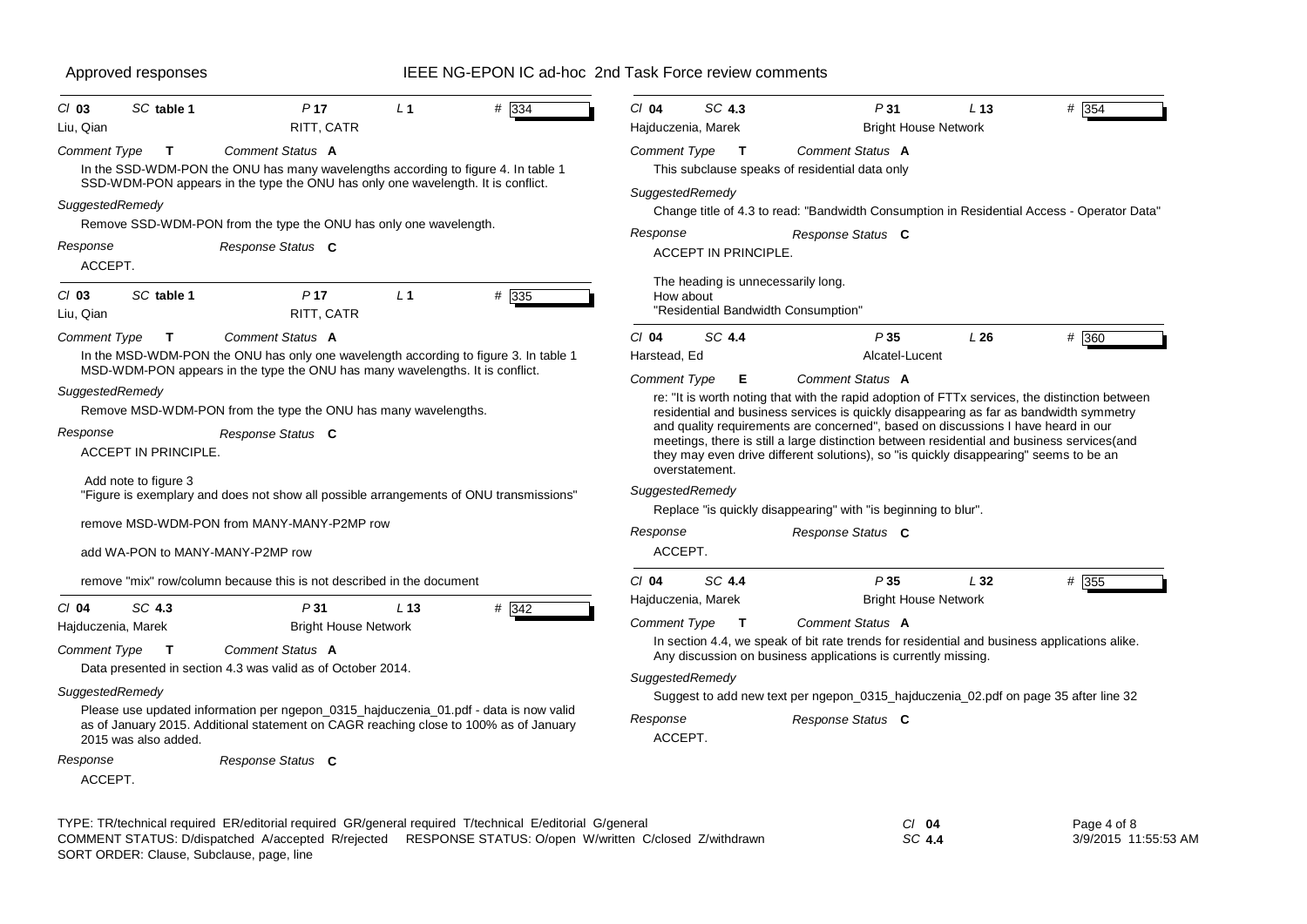## Approved responses Testing The Reset of the IEEE NG-EPON IC ad-hoc 2nd Task Force review comments

| CI 04        | SC 4.5 | P35            | L 33 | # 361 |  |
|--------------|--------|----------------|------|-------|--|
| Harstead, Ed |        | Alcatel-Lucent |      |       |  |

### *Comment Type* **E** *Comment Status* **A**

In Louisville I recall Glen pointing out that the term "offered bandwidth" (which refers to the service level bandwidth offered to subscribers by the operator) was ambiguous, that it could be confused with the term "offered load", which refers to bandwidth demand. I recall that we agreed that I would come up with a new name for offered bandwidth. In the new 2.0 version, "offered bandwidth" remains, but "bandwidth demand" has been replaced (everywhere) with "offered load". I think "offered load" is an unnecessarily technical term and not as widely understood as "bandwidth demand". And the ambiguity with "offered bandwidth" remains.

## *SuggestedRemedy*

Propose to revert from "offered load" back to "bandwidth demand", and replace "offered bandwidth" with "offered service level bandwidth" (everywhere).

| Response            |                                         | Response Status C |      |          |
|---------------------|-----------------------------------------|-------------------|------|----------|
|                     | ACCEPT IN PRINCIPLE.<br>see comment 346 |                   |      |          |
| $Cl$ 04             | SC 4.6                                  | P 38              | L 16 | #<br>365 |
| Harstead, Ed        |                                         | Alcatel-Lucent    |      |          |
| <b>Comment Type</b> |                                         | Comment Status A  |      |          |

Re: the highlighted "[TBD]". Actually the updates contributed to this section in Louisville were not incorportated.

Refer to contribution "Edits to 4.3"

http://www.ieee802.org/3/ad\_hoc/ngepon/public/15feb/ngepon\_0215\_harstead\_02.pdf

### *SuggestedRemedy*

Incorporate ngepon\_0215\_harstead\_02 and retain the footnote.

(The text that belongs in the footnote is "If a worst-case view is preferred, then assume a 10G-EPON with 32 subscribers each consuming 4 simultaneous streams of UHD-2 "8K" video at 50 Mb/s each. The operator would still have enough headroom to support bursts, and therefore a service offering, of more than 2 Gb/s." Alternatively, this text could be left in the body if it makes formatting easier.)

```
ACCEPT.Response Status C
Response
```

| C/ 04         | SC 4.6 | P38 |                     | # 349 |
|---------------|--------|-----|---------------------|-------|
| Remein. Duane |        |     | Huawei Technologies |       |

### *Comment Type* **ER** *Comment Status* **A**

I question the assumptions of the following statement: "Accommodation must be made for at least one subscriber running a successful speed test at the maximum offered rate even during the peak hour and when simultaneously consuming other digital content." This implies that I should "pass" a speed test even when utilizing my entire subscription.

### *SuggestedRemedy*

Strike "and when simultaneously consuming other digital content"

*Response Status* **W** *Response*

ACCEPT IN PRINCIPLE.

Strike "The assessment of demanded bandwidth is incomplete without an including the bandwidth used by subscribers executing Internet speed tests. Accommodation must be made for at least one subscriber running a successful speed test at the maximum offered rate even during the peak hour and when simultaneously consuming other digital content. It is assumed that the probability of multiple subscribers executing simultaneous speed tests is negligible."

change "speed-tested" in this same section to "verified"

Change first sentence to "The aggregated downstream offered load shown in Figure 19 includes peak-hour sustained downstream offered load and peak-hour average burst downstream offered load."

fix figure to say "Aggregated offered load" and "Forecasted Downstream Offered Load"

| $CI$ 05<br>Remein, Duane | SC 5.3                               | P 42<br>Huawei Technologies                                              | L <sub>2</sub> | 352<br># |
|--------------------------|--------------------------------------|--------------------------------------------------------------------------|----------------|----------|
| <b>Comment Type</b>      | Е                                    | Comment Status D<br>Wording "require the support for the split ratio of" |                |          |
| SuggestedRemedy          | require support for a split ratio of |                                                                          |                |          |
| REJECT.                  | Proposed Response                    | Response Status <b>Z</b>                                                 |                |          |

This comment was WITHDRAWN by the commenter.

| TYPE: TR/technical required ER/editorial required GR/general required T/technical E/editorial G/general   | $Cl$ 05 | Page 5 of 8          |
|-----------------------------------------------------------------------------------------------------------|---------|----------------------|
| COMMENT STATUS: D/dispatched A/accepted R/rejected RESPONSE STATUS: O/open W/written C/closed Z/withdrawn | SC 5.3  | 3/9/2015 11:55:53 AM |
| SORT ORDER: Clause, Subclause, page, line                                                                 |         |                      |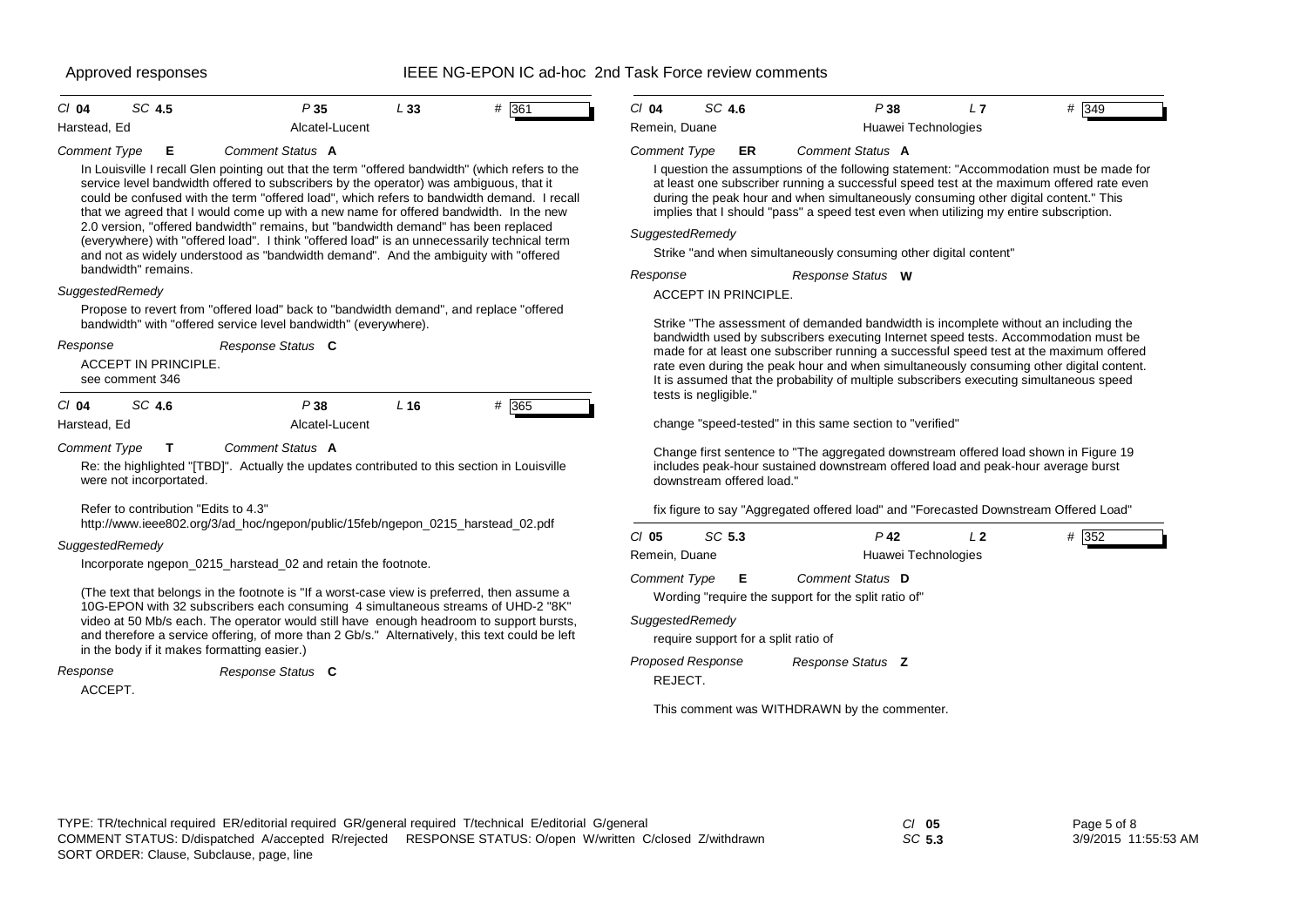| SC 5.7.1<br>$CI$ 05<br>Remein, Duane                                                                                                                                                                                                                                           | P <sub>45</sub><br>Huawei Technologies                                                                                                                       | L <sub>13</sub> | # 347                                                                       | $CI$ 06<br>Remein, Duane                               | SC 6.2.1.1                                                                                                              | P60<br>Huawei Technologies                                                                                                                                                                                                                                            | L <sub>15</sub> | # $353$ |
|--------------------------------------------------------------------------------------------------------------------------------------------------------------------------------------------------------------------------------------------------------------------------------|--------------------------------------------------------------------------------------------------------------------------------------------------------------|-----------------|-----------------------------------------------------------------------------|--------------------------------------------------------|-------------------------------------------------------------------------------------------------------------------------|-----------------------------------------------------------------------------------------------------------------------------------------------------------------------------------------------------------------------------------------------------------------------|-----------------|---------|
| <b>Comment Type</b><br><b>ER</b>                                                                                                                                                                                                                                               | Comment Status A<br>Ref to IEEE 802.3bk Annex 75A is incorrect. Annex 75A was added in 802.3av                                                               |                 |                                                                             | Comment Type                                           | Е                                                                                                                       | Comment Status A<br>Tense agreement: " ONUs currently process  traffic was actually  "                                                                                                                                                                                |                 |         |
| SuggestedRemedy<br>Change ref. to IEEE Std 802.3-2012 [4].<br>Response<br>ACCEPT.                                                                                                                                                                                              | Response Status C                                                                                                                                            |                 |                                                                             | SuggestedRemedy<br>change to<br>Response               |                                                                                                                         | "ONUs currently process  traffic is actually  "<br>$\sim$<br>Response Status C                                                                                                                                                                                        |                 |         |
| SC 6.2.1.1<br>$CI$ 06<br>Remein, Duane                                                                                                                                                                                                                                         | P <sub>59</sub><br>Huawei Technologies<br>Comment Status A                                                                                                   | $L$ 16          | # 343                                                                       | ACCEPT.<br>$CI$ 06                                     | SC 6.2.1.1                                                                                                              | P60                                                                                                                                                                                                                                                                   | L18             | # 363   |
| Comment Type<br>Е<br>SuggestedRemedy<br>Response<br>ACCEPT.                                                                                                                                                                                                                    | I don"t believe this higher power was proved/disproved. "This lead to a higher power ".<br>Change to "This may lead to a higher power "<br>Response Status C |                 |                                                                             | Harstead, Ed<br><b>Comment Type</b><br>SuggestedRemedy | Е<br>to the Ethernet protocol stack".                                                                                   | Alcatel-Lucent<br>Comment Status A<br>Should be stated that bit interleaving needs to fit within Ethernet.<br>Add new 1-sentence paragraph to the end of this subclause:<br>"Any changes to the MAC required to implement bit interleaving need to fit within/conform |                 |         |
| SC 6.2.1.1<br>$CI$ 06<br>Harstead, Ed                                                                                                                                                                                                                                          | $P$ 60<br>Alcatel-Lucent                                                                                                                                     | L <sub>11</sub> | $# \overline{362}$                                                          | Response<br>ACCEPT.                                    |                                                                                                                         | Response Status C                                                                                                                                                                                                                                                     |                 |         |
| Comment Status A<br>Comment Type<br>E<br>Simpler needs context.<br>SuggestedRemedy<br>Before the sentence "A simpler static bit interleaving ", add this sentence:<br>"These benefits come with the cost of the added complexity of the dynamic bit-interleaving<br>protocol." |                                                                                                                                                              |                 | $CI$ 06<br>Liu, Qian<br><b>Comment Type</b><br>domains".<br>SuggestedRemedy | SC 6.2.3<br>T                                          | P62<br>RITT, CATR<br>Comment Status A<br>The figure 38 shows the WA-PON. But the title is "MSD-WDM-PON with dynamic TDM | L <sub>9</sub>                                                                                                                                                                                                                                                        | # 340           |         |
| Response<br>ACCEPT.                                                                                                                                                                                                                                                            | Response Status C                                                                                                                                            |                 |                                                                             | "WA-PON".<br>Response<br>ACCEPT.                       |                                                                                                                         | Change the title of the figure 38 from "MSD-WDM-PON with dynamic TDM domains" to<br>Response Status C                                                                                                                                                                 |                 |         |

*SC* **6.2.3**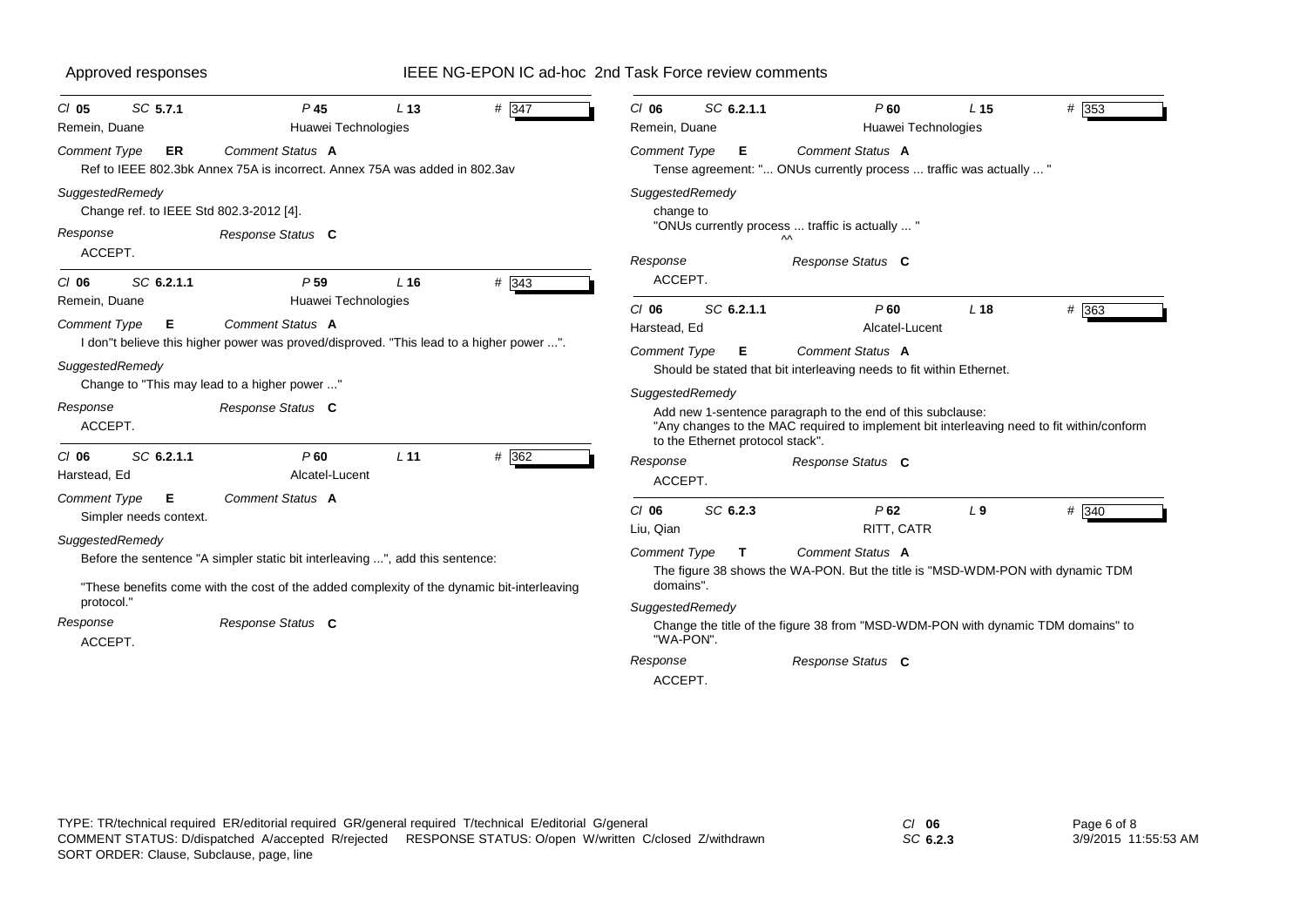| $CI$ 06<br>Remein, Duane                                          | SC 6.3.2                                     | P <sub>0</sub><br>Huawei Technologies                                                                                                                                                                                                                                                                                                                                                                                          | L <sub>1</sub> | # 344                                                                                                                                                                                                                                                                                         | $CI$ 06<br>Powell, Bill                   | SC 6.5                               | P81<br>Alcatel-Lucent                                                                                                                                                                                | L <sub>2</sub> | # 369 |  |
|-------------------------------------------------------------------|----------------------------------------------|--------------------------------------------------------------------------------------------------------------------------------------------------------------------------------------------------------------------------------------------------------------------------------------------------------------------------------------------------------------------------------------------------------------------------------|----------------|-----------------------------------------------------------------------------------------------------------------------------------------------------------------------------------------------------------------------------------------------------------------------------------------------|-------------------------------------------|--------------------------------------|------------------------------------------------------------------------------------------------------------------------------------------------------------------------------------------------------|----------------|-------|--|
| Comment Type                                                      | Е                                            | Comment Status A                                                                                                                                                                                                                                                                                                                                                                                                               |                |                                                                                                                                                                                                                                                                                               | <b>Comment Type</b>                       | Е                                    | Comment Status A                                                                                                                                                                                     |                |       |  |
|                                                                   |                                              | Figure 40: "Partitioning Duobinary Functions in TDM-PON" seems to have lost something<br>in translation as much of the text overlays lines in the drawing.<br>$(NRZ{0,1} \ (4x), Dubinary{0,1,2} (lower occurrence).$                                                                                                                                                                                                          |                |                                                                                                                                                                                                                                                                                               | Table 7.                                  |                                      | Current RFoG Upstream range is listed as "1300-1320/1600-1620"<br>Figure 55 refers to RFoG-1 and RFoG-2, the ranges of which should be explicitly defined in                                         |                |       |  |
| SuggestedRemedy                                                   |                                              | correct drawing so text isn"t overlapping lines.                                                                                                                                                                                                                                                                                                                                                                               |                |                                                                                                                                                                                                                                                                                               |                                           |                                      | - The SCTE US range for "RFoG1" is 1260-1360 nm<br>- With both of the US ranges combined, it is not clear how this relates to                                                                        |                |       |  |
| Response                                                          | Response Status C                            |                                                                                                                                                                                                                                                                                                                                                                                                                                |                |                                                                                                                                                                                                                                                                                               | the "RFoG1" and "RFoG2" usage in Fig. 55. |                                      |                                                                                                                                                                                                      |                |       |  |
| ACCEPT.                                                           |                                              |                                                                                                                                                                                                                                                                                                                                                                                                                                |                |                                                                                                                                                                                                                                                                                               | SuggestedRemedy                           |                                      |                                                                                                                                                                                                      |                |       |  |
| $CI$ 06<br>Harstead, Ed                                           | SC 6.3.2                                     | P66<br>Alcatel-Lucent                                                                                                                                                                                                                                                                                                                                                                                                          | L24            | # 367                                                                                                                                                                                                                                                                                         |                                           | "1300-1320/1600-1620"<br>to          | 1) Change the RFoG Upstream range in Table 7 from:                                                                                                                                                   |                |       |  |
| <b>Comment Type</b>                                               | $\mathbf{T}$                                 | Comment Status A                                                                                                                                                                                                                                                                                                                                                                                                               |                |                                                                                                                                                                                                                                                                                               |                                           | RFoG1: 1260-1360<br>RFoG2: 1600-1620 |                                                                                                                                                                                                      |                |       |  |
|                                                                   | the latter is added.                         | Since this section was originally contributed, we did dispersion tolerance simulations<br>(reported in the later contribution that is now 6.3.4.2), and now our original estimates need<br>to be updated (and made consistant with 6.3.4.2).<br>The upshot is that 25 and 40 Gb/s DML are slightly improved, while 25 Gb/s EML is<br>significantly worse (as can be seen in the updated Figure 41). Some new text to deal with |                |                                                                                                                                                                                                                                                                                               | Response<br>ACCEPT.                       |                                      | 2) Leave the single 1540-1565 range for RFoG Downstream, but center this value vertically<br>in the table cell (so it will be apparent that it applies to both RFoG1 and RFoG2)<br>Response Status C |                |       |  |
| SuggestedRemedy                                                   |                                              |                                                                                                                                                                                                                                                                                                                                                                                                                                |                |                                                                                                                                                                                                                                                                                               | $CI$ 06                                   | SC 6.6.5                             | P83                                                                                                                                                                                                  | L24            | # 345 |  |
|                                                                   |                                              | Refer to contribution ngepon_0315_harstead_01.                                                                                                                                                                                                                                                                                                                                                                                 |                |                                                                                                                                                                                                                                                                                               | Remein, Duane                             |                                      | Huawei Technologies                                                                                                                                                                                  |                |       |  |
| Response<br>ACCEPT.                                               |                                              | Response Status C                                                                                                                                                                                                                                                                                                                                                                                                              |                |                                                                                                                                                                                                                                                                                               | <b>Comment Type</b>                       | E                                    | Comment Status A<br>Reasons for merging some cells and not others is not clear (mostly in last 5 rows)                                                                                               |                |       |  |
| $CI$ 06<br>Powell, Bill<br><b>Comment Type</b><br>SuggestedRemedy | SC 6.5<br>E<br>the SCTE 174 2010 spec [53]). | P80<br>Alcatel-Lucent<br>Comment Status A<br>Fig. 55 incorrectly shows the RFoG1 upstream wavelength range as 1300-1320 nm.<br>Change the figure to extend the RFoG1 upstream wavelength range to 1260-1360 nm (per                                                                                                                                                                                                            | L <sub>2</sub> | SuggestedRemedy<br># 368<br>Merge all adjacent cells in a row with the same values.<br>Row<br>Merge Col<br>Upstream Band<br>A, B & C<br>Mat. of Optics<br>A, B & C<br>Ovrlap w/ 1G-EPON C & D<br>Ovrlap w/ 10G-EPON A, B, C & D<br>Ovrlap w/ RFOG2<br>C & D<br>Ovrlap w/ 1OTDR<br>A, B, C & D |                                           |                                      |                                                                                                                                                                                                      |                |       |  |
| Response<br>ACCEPT.                                               |                                              | Response Status C                                                                                                                                                                                                                                                                                                                                                                                                              |                |                                                                                                                                                                                                                                                                                               | Response<br>ACCEPT.                       |                                      | Response Status C                                                                                                                                                                                    |                |       |  |

| C/ 06    | Page 7 of 8          |
|----------|----------------------|
| SC 6.6.5 | 3/9/2015 11:55:54 AM |